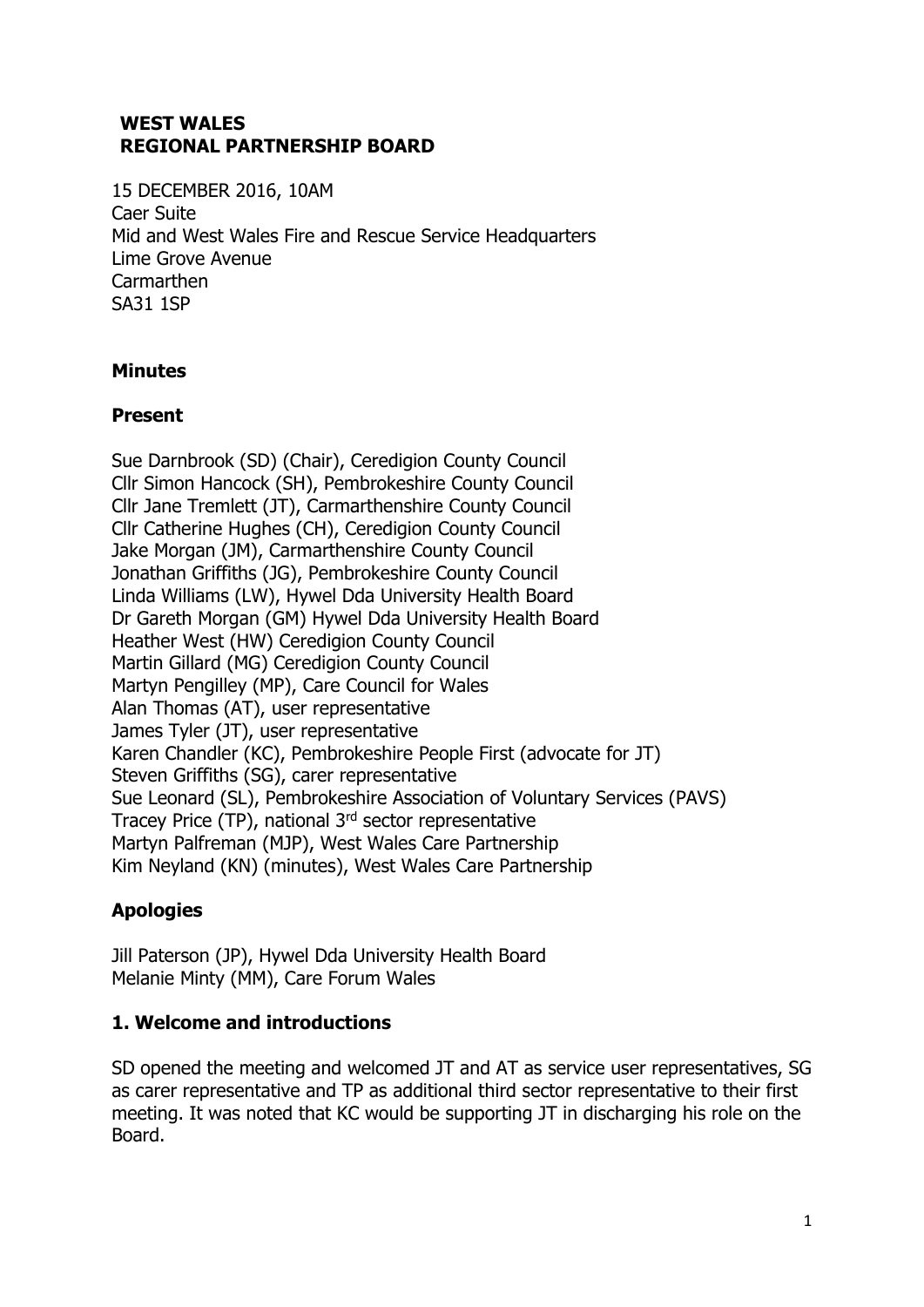# **2. Apologies**

These were noted.

# **3. Declarations of interest**

There were none.

#### **4. Minutes of previous meeting held on 15 September 2016 and matters arising**

Board membership:

- MJP confirmed that the arrangement to appoint deputies is being formalised and an additional carer rep would be appointed in the new year.
- MJP confirmed Bernadine Rees as the non-executive HDUHB member.

Internal reporting on the RPB:

 MJP advised that a generic report on the RPB and supporting arrangements had been prepared for partner agencies and that this had been considered by the Hywel Dda University Health Board. It was proposed that this would be taken through the other statutory partners, alongside the Population Assessment, early in the New Year.

Ministerial meeting 29 September 2016:

• SD reported on the meeting which she had attended and advised that progress in West Wales in establishing the Part 9 partnership arrangements was comparable to that in other regions. The Minister had expressed interest in the pace setter model being taken forward in West Wales and had indicated that she would be keen to receive invitations to visit innovative projects and initiatives in the region.

# **5. Carers update**

Dr Gareth Morgan and colleagues from the West Wales Carers' Partnership were in attendance and gave a presentation setting out (1) the contribution of carers within the region, (2) arrangements for the transition of the existing carers' programme established under the Carers' measure to meet the requirements of the Social Services and Wellbeing (Wales) Act (SSWBWA) and (3) a proposed revised governance structure which would see the RPB assume strategic responsibility for carers and receive regular reports on delivery.

Board members welcomed the presentation. It was agreed that the role of carers was a vital one and that appropriate, robust support for carers needed to be a key aspect of future arrangements for care and support. It was recognised that the health needs of many carers presented further challenges in terms of sustainability and that the true number of carers in the region was likely to be higher than the levels suggested because of the number of people with caring duties who would not self-identify as such.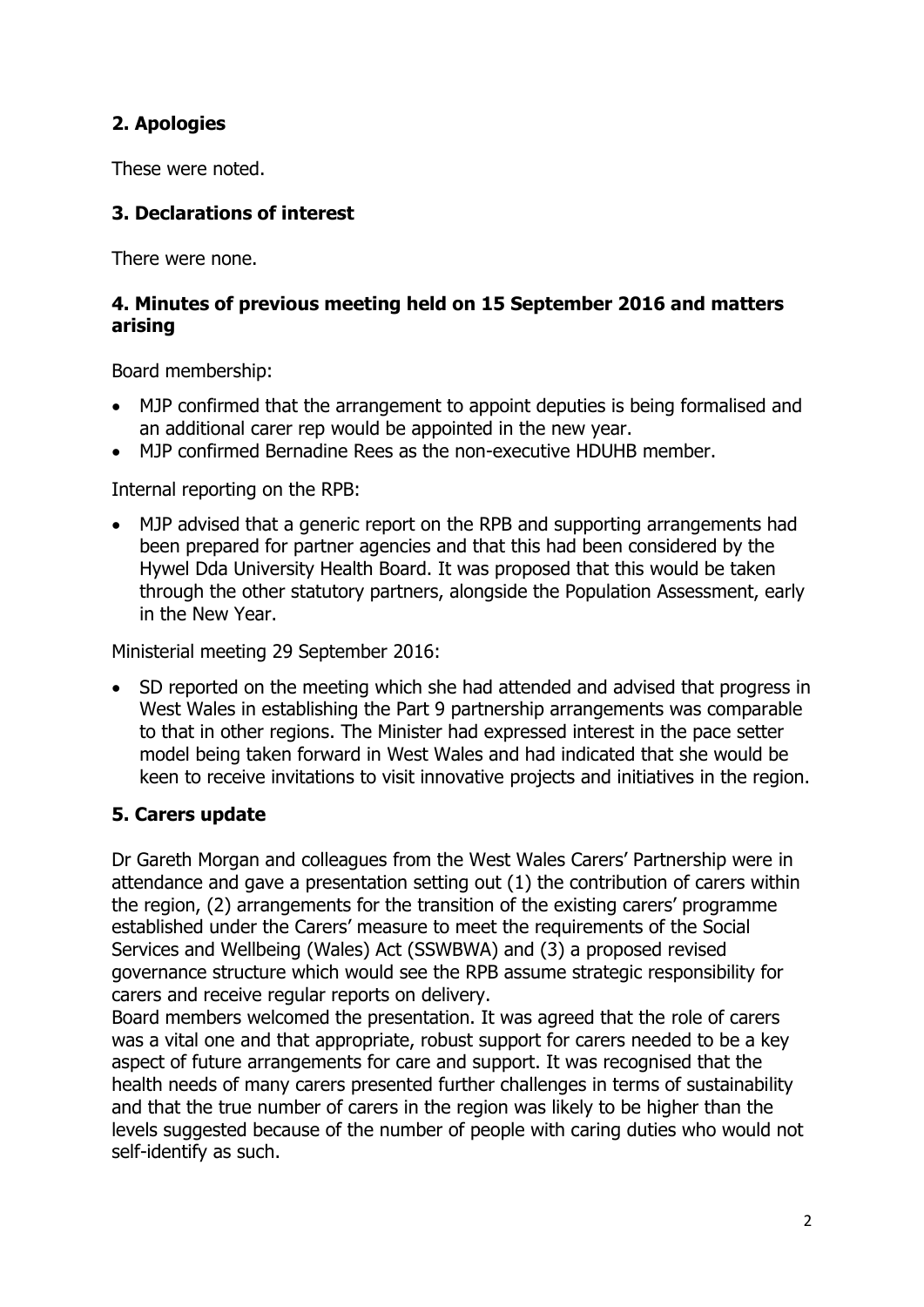The Population Assessment, which included a section on carers, provided an opportunity to develop appropriate arrangements, building on existing initiatives. JM stressed the contribution of carers to wider prevention and the need to mainstream the carers' agenda rather than seek to address it in isolation.

The proposal to formalise the link between the carers' programme and the RPB was agreed in principle and further work was requested to develop a model which would provide robust strategic direction, raise the profile of carers, enable progress to be monitored and ensure the right people were involved at different levels of decision making. It was agreed that a detailed structure should be developed for consideration by the Board. **ACTION: MJP**

### **6. Regional priorities**

MJP advised members that at the request of the Board at the previous meeting conversations had taken place with SD, JM, PH and JP to identify initial strategic priorities, which would be led by regional 'pace setters' and which were as follows:

- Integrated commissioning (Pace setter Pembrokeshire CC)
- Pooled funds (Carmarthenshire CC)
- Information, Assistance and Advice (IAA)/ prevention (Pace setter -Pembrokeshire CC)
- Implementation of the Welsh Community Care Information System (WCCIS) (Pace setter - Ceredigion CC)
- Transformation of learning disability and mental health services (HDUHB)

Programme briefs for the integrated commissioning, IAA/ prevention and pooled fund priorities had been prepared and were provided for consideration. MJP advised that programme management capacity would be sought using the agreed regional top slice from the ICF to develop the briefs into full project plans and coordinate supporting activity. Adverts for new posts would be going out early in the New Year.

Additional ICF funding had been provided to support implementation of WCCIS and part of this would be used to appoint a regional manager to take this work forward. It was confirmed that the WCCIS system would incorporate community health care services but not acute services.

Strategic programmes to support the redesign of Learning Disability and Mental Health services were being taken under the leadership of HDUHB and it had been agreed that these would report directly into the partnership going forward.

It was noted that the programme briefs were high level and members identified the need for more detailed project plans, including milestones and outcomes which would provide a basis for ongoing monitoring by the Board. MJP advised that the Integrated Programme Delivery Board, which sat below the RPB, would be responsible for detailed scrutiny of delivery, with exception reporting to the RPB. He further advised that multi agency groups would be established to develop these for sign-off by the Board. He also confirmed that links would be established with GP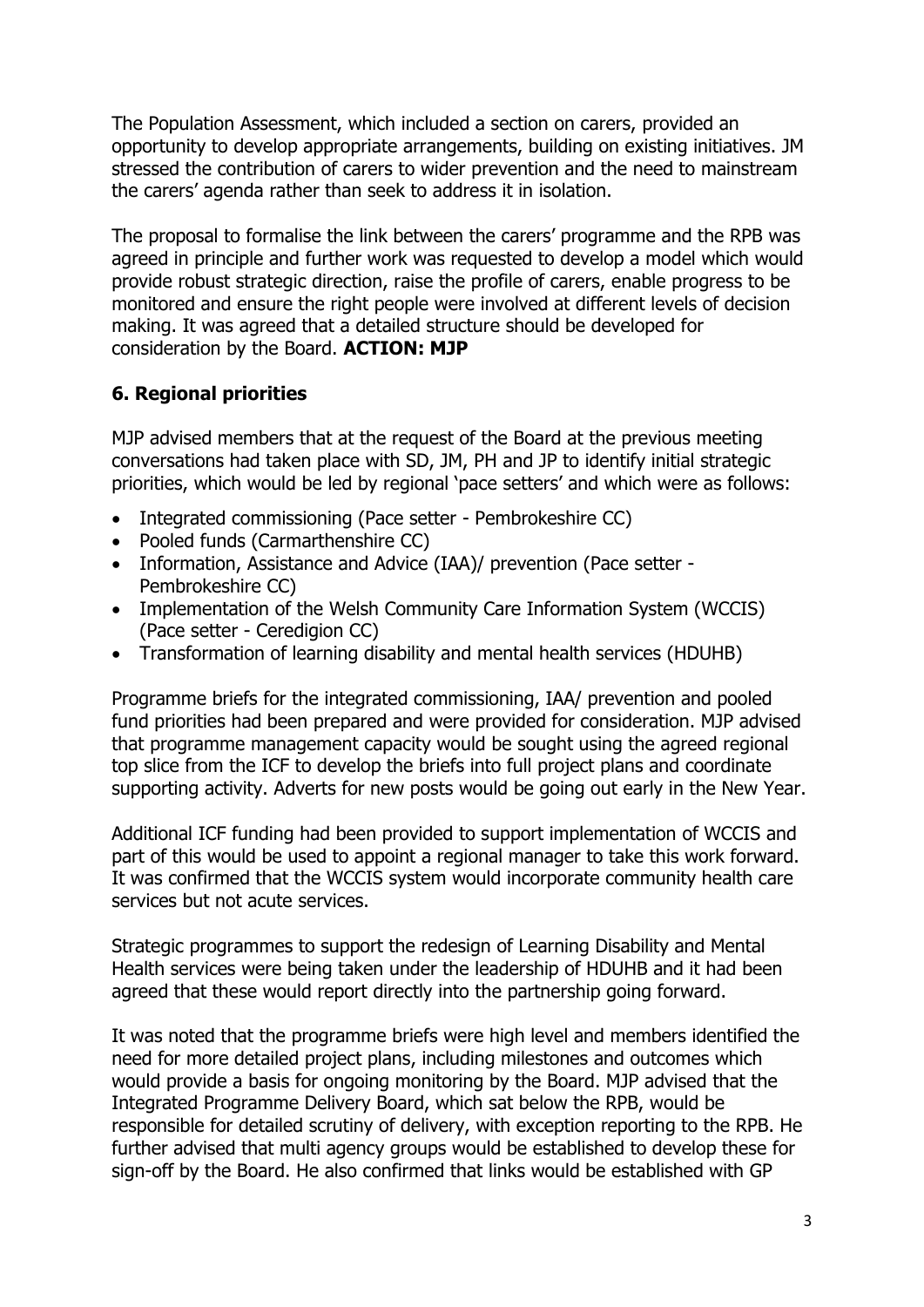cluster-based initiatives to facilitate a whole system approach to transformation and allow available funding to be optimised.

The Board agreed the identified priorities. Members recommended that HDUHB be the pace setter agency for the Learning Disability and Mental Health programmes given their lead role in existing activity. MJP would take this to JP for agreement. **ACTION: MJP**

### **7. Intermediate Care Fund update**

The Quarter 2 progress report had been submitted to Welsh Government and had been circulated to the Board for information. This was noted. MJP advised that Welsh Government had confirmed that the ICF would be recurring for the duration of the current Welsh Assembly and was seen as a key enabler for integration activity.

Proposals to strengthen regional governance of the Fund were considered. It was felt that, whilst current governance could be enhanced, it was important to avoid unnecessary additional layers of decision making and to retain the principle of local discretion over programmes and spend. However, there was a view that an enhanced role for the Integrated Programme Delivery Board in signing off the regional programme and scrutinising delivery and outcomes should be sought. The Board mandated the Regional Collaboration Unit to develop a suitable governance model that reflected the above. **ACTION: MJP**

#### **8. West Wales Population Assessment**

MJP and Anna Bird, who was the Integrated Programme Board sponsor for this work and was present for this item, gave a presentation detailing the statutory requirements relating to the Population Assessment, the approach taken within West Wales and key findings and conclusions. It was noted that external programme management capacity had been commissioned to coordinate the work and that the Integrated Programme Delivery Board had assumed the Joint Committee role required by the statutory code of practice. The Board was advised that the Assessment had been developed in line with the code of practice and with reference to a toolkit developed by the Social Services Improvement Agency (SSIA). The report, which was still undergoing final stylistic amendments, had been signed off by the Integrated Programme Delivery Board on 30 November.

Members welcomed the report which was seen as an invaluable document to inform future priorities and activity. There was some discussion around the data included in the document, which MJP confirmed had come largely from existing sources and which members felt should wherever possible be local/ regional rather than national in focus. Several members commented favourably on the collaborative approach taken in producing the Assessment, which had brought partners together to explore common challenges and opportunities and provided strong foundations for the development of the Area Plan required under Section 14A of the Act.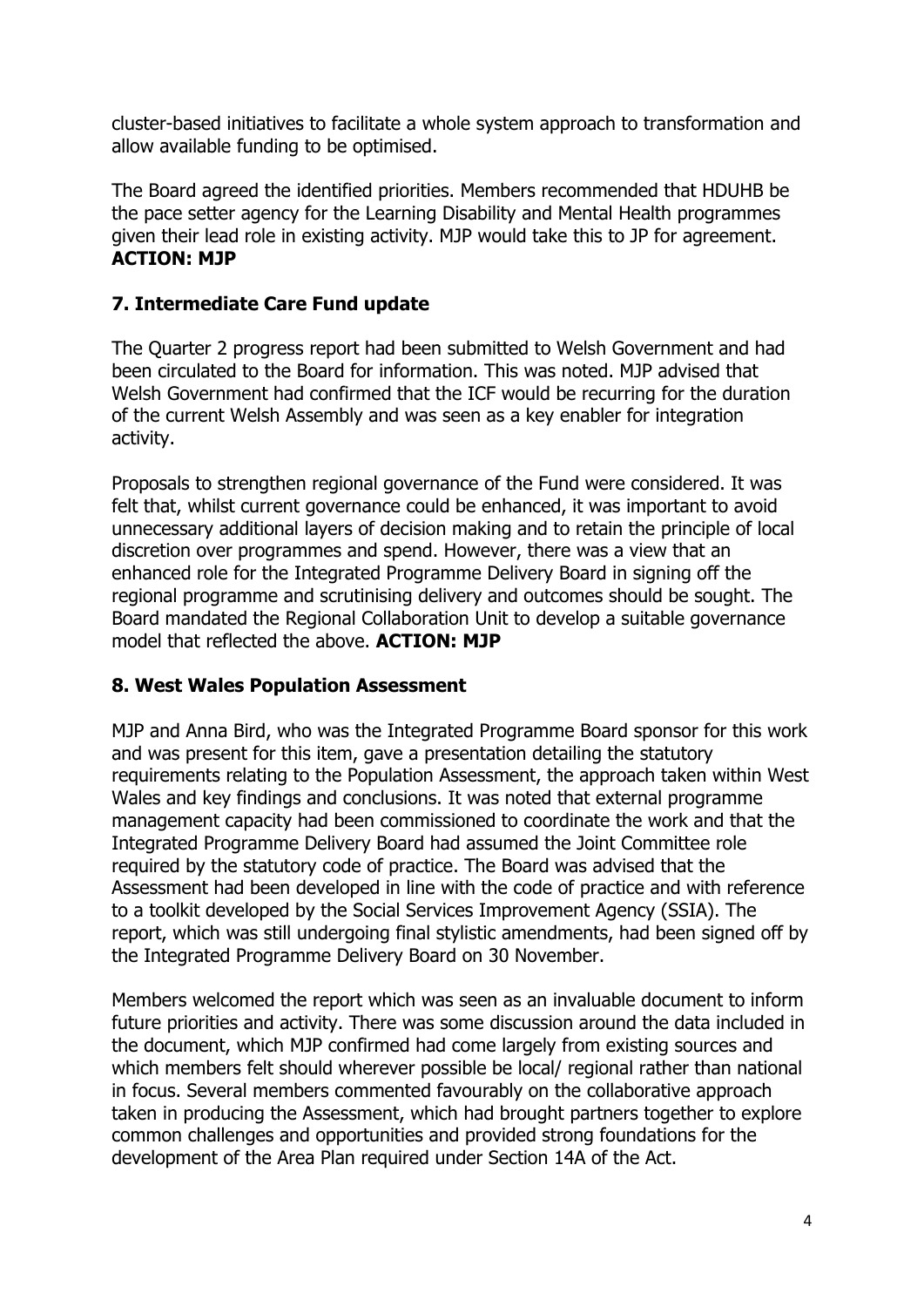The Board approved report subject to final minor amendments and agreed that it should now progress through statutory partners for endorsement as required under the statute. Proposals for a joint development session with the Integrated Programme Delivery Board to begin thinking through themes for the Area Plan were also agreed. **ACTION: MJP**

## **9. Citizen engagement**

Due to time constraints it was agreed that this item would be deferred to a future meeting.

## **10. Terms of Reference – Review**

It was agreed to review the terms of reference during the planned joint development session (see under Item 8). JG requested that the existing terms be circulated for consideration prior to this session. **ACTION: MJP**

## **11. Local updates**

Pembrokeshire County Council (JG):

- Continued financial pressure with £3.9 million efficiency savings in adult services anticipated for 2016-17, with a further £2 million required in 2017-18
- Focus remains on innovation and doing things differently, with emphasis on prevention
- Pembrokeshire is high performing in terms of DToC and this has attracted national press attention
- Retendering for domiciliary care and supported living currently underway
- Draft LD Strategy currently out to consultation
- Current vacancy for Head of Adult Services following appointment of JG to Director of Social Services and Leisure

Care Council Wales (MP):

• Full update to be provided at future meeting

### Ceredigion (CJH):

- Cylch Caron project progressing
- Awel Deg project progressing well to develop Mental Health and dementia services

PAVS (SL):

- Continued positive working with adult social care on the prevention agenda
- Spice model and other preventative services being developed with ICF funding to increase levels of volunteering

MIND (TP)